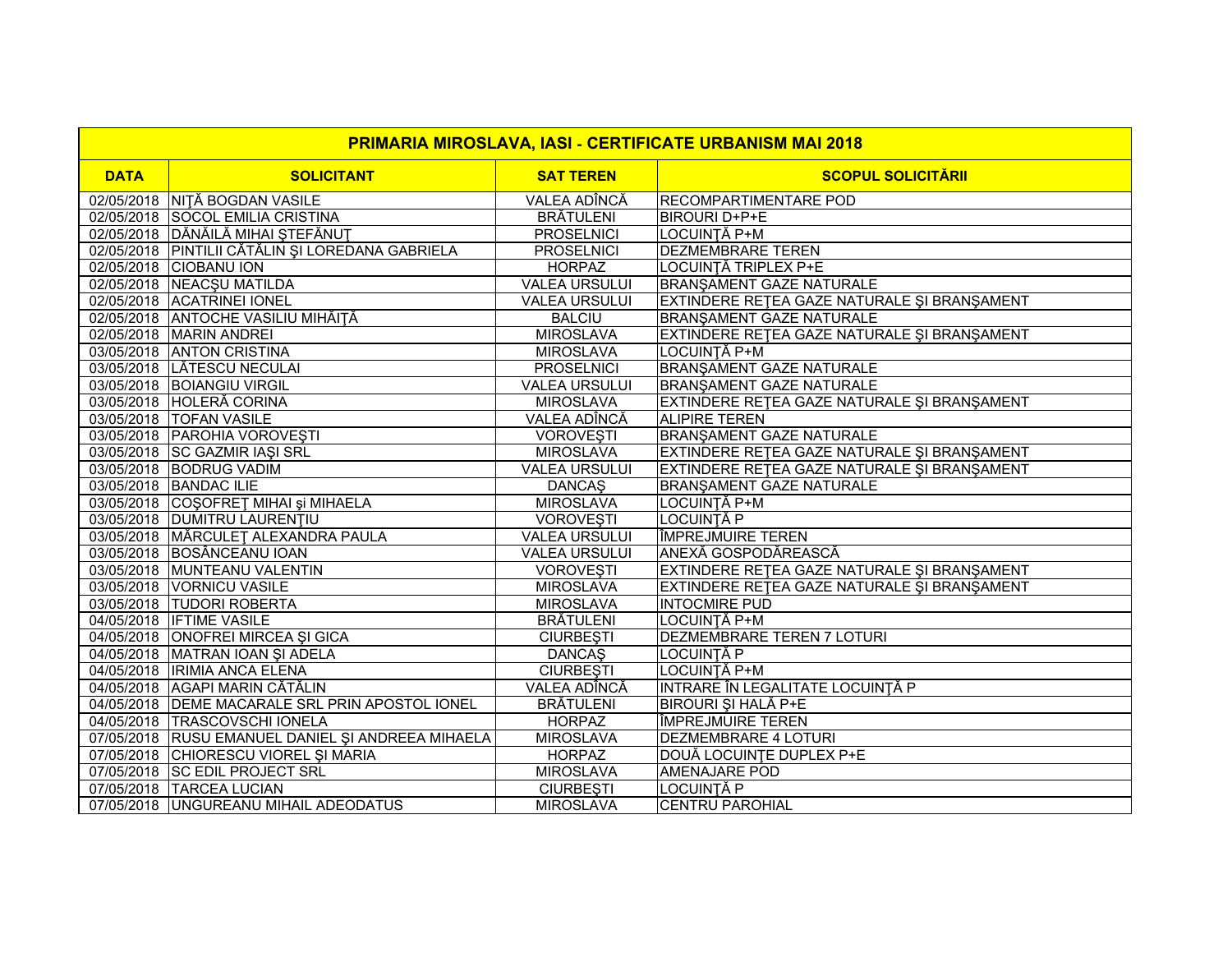| 07/05/2018   TURCANU IONUT ȘI GEORGETA             | <b>MIROSLAVA</b>     | INTRARE ÎN LEGALITATE DOUĂ LOCUINȚE P |
|----------------------------------------------------|----------------------|---------------------------------------|
| 07/05/2018 UNGUREANU MIHAIL ADEODATUS              | <b>MIROSLAVA</b>     | <b>CONSTRUIRE BISERICĂ</b>            |
| 08/05/2018 NECHIFOR ALEXANDRU                      | <b>EXTRAVILAN</b>    | <b>ALIPIRE TEREN</b>                  |
| 08/05/2018 SC SUN RESIDENCE SRL                    | VALEA ADÎNCĂ         | <b>ALIPIRE TEREN</b>                  |
| 08/05/2018   TOPOR VASILE ȘI MIHAELA SIMONA        | <b>MIROSLAVA</b>     | LOCUINȚĂ DUPLEX P+E                   |
| 08/05/2018 SC INFO MED EXPERT SRL                  | <b>URICANI</b>       | EXTINDERE SEDIU FIRMĂ                 |
| 08/05/2018 SIMOTA IONUT DANIEL ȘI ADRIANA          | <b>MIROSLAVA</b>     | COMPARTIMENTARE POD                   |
| 08/05/2018 POPESCU DANIEL CONSTANTIN ȘI OLGA ANCA  | VALEA ADÎNCĂ         | <b>DEZMEMBRARE TEREN 9 LOTURI</b>     |
| 08/05/2018   TOPOR VASILE ȘI MIHAELA SIMONA        | <b>MIROSLAVA</b>     | LOCUINȚĂ P+E                          |
| 08/05/2018   TOPOR VASILE ȘI MIHAELA SIMONA        | <b>MIROSLAVA</b>     | LOCUINȚĂ DUPLEX P+E                   |
| 08/05/2018 TOPOR VASILE ȘI MIHAELA SIMONA          | <b>MIROSLAVA</b>     | LOCUINȚĂ DUPLEX P+E                   |
| 08/05/2018 TOPOR VASILE ȘI MIHAELA SIMONA          | <b>MIROSLAVA</b>     | LOCUINȚĂ DUPLEX P+E                   |
| 08/05/2018   TOPOR VASILE ȘI MIHAELA SIMONA        | <b>MIROSLAVA</b>     | LOCUINȚĂ DUPLEX P+E                   |
| 08/05/2018   FLOREA ANDREI                         | <b>CORNEȘTI</b>      | LOCUINȚĂ P                            |
| 09/05/2018 RADU RUXANDRA ANDREEA ȘI PETRU DANIEL   | <b>URICANI</b>       | LOCUINȚĂ P+M                          |
| 09/05/2018 BIRTA RALUCA GEORGIANA                  | <b>BALCIU</b>        | LOCUINȚĂ P+M                          |
| 09/05/2018   TĂCUȚANU ADRIAN                       | VALEA ADÎNCĂ         | INFORMARE, OP. NOTARIALE              |
| 09/05/2018 TĂTARU VALENTIN ȘI ANCUȚA MARINELA      | <b>EXTRAVILAN</b>    | ANEXĂ A EXPLOATAȚIEI AGRICOLE         |
| 09/05/2018 ALEXA VASILE                            | GĂURENI              | LOCUINȚĂ P+M                          |
| 09/05/2018 SC NEC GROUP DEVELOPMENT SRL-NECHITA    | <b>MIROSLAVA</b>     | <b>DEZMEMBRARE TEREN 8 LOTURI</b>     |
| 09/05/2018 NECHITA IULIAN DUMITRU ȘI CĂTĂLINA      | <b>MIROSLAVA</b>     | DEZMEMBRARE TEREN 5 LOTURI            |
| 09/05/2018 MÎRT ALEXANDRU                          | <b>HORPAZ</b>        | IÎMPREJMUIRE TEREN                    |
| 10/05/2018 MOROŞANU MIHAELA                        | <b>EXTRAVILAN</b>    | INFORMARE, OP. NOTARIALE              |
| 10/05/2018 FĂRTUȘNEAC DUMITRU ȘI MARIA             | VALEA ADÎNCĂ         | LOCUINȚĂ DUPLEX P+E                   |
| 10/05/2018 BÎRLĂDIANU MARIUS PARASCHIV ȘI VASILICA | GĂURENI              | <b>INFORMARE, OP. NOTARIALE</b>       |
| 10/05/2018 GAVRILITĂ CULAI ȘI MIRELA ALINA         | <b>MIROSLAVA</b>     | LOCUINȚĂ P+E                          |
| 10/05/2018 SC NOVA ADVANCE SRL                     | <b>URICANI</b>       | <b>BRANŞAMENT GAZE NATURALE</b>       |
| 10/05/2018 VÂRLAN MIHAI                            | <b>CORNEȘTI</b>      | BRANŞAMENT GAZE NATURALE              |
| 10/05/2018  TURCAT FRANCOIS RENE ALBERT MARIE      | <b>BALCIU</b>        | <b>ALIPIRE TEREN</b>                  |
| 10/05/2018 PĂDURARU CONSTANTIN ȘI MARIA            | VALEA ADÎNCĂ         | LOCUINȚĂ DUPLEX P+E                   |
| 10/05/2018 SC DESIGN GROUP SRL                     | VALEA ADÎNCĂ         | <b>ALIPIRE TEREN</b>                  |
| 14/05/2018   IACOMI VASILE ȘI CRISTINA CARMEN      | <b>VALEA URSULUI</b> | <b>INFORMARE, OP. NOTARIALE</b>       |
| 14/05/2018 PAVEL IRINA NICOLETA                    | <b>CIURBEȘTI</b>     | LOCUINȚĂ S+P+E                        |
| 14/05/2018 SC CASALUXEDIL SRL                      | <b>HORPAZ</b>        | LOCUINȚĂ P+M                          |
| 14/05/2018 POPESCU DANIEL CONSTANTIN ȘI OLGA ANCA  | VALEA ADÎNCĂ         | <b>EXTINDERE LOCUINȚĂ</b>             |
| 14/05/2018 LUCA CRISTINA EUGENIA                   | <b>CIURBEȘTI</b>     | LOCUINȚĂ P+E                          |
| 14/05/2018 SC EXPERT MOLDOVA TRADING SRL           | <b>MIROSLAVA</b>     | <b>EXTINDERE CLĂDIRE</b>              |
| 14/05/2018   FECIORU ROMICĂ ȘI ROXANA              | <b>VOROVEȘTI</b>     | LOCUINȚĂ P+M                          |
| 14/05/2018 PINTILII VASILE VICTOR ȘI ILONA         | VALEA ADÎNCĂ         | LOCUINȚĂ P+E                          |
| 14/05/2018 SC ART EST CONSTRUCTION 2008 SRL        | <b>HORPAZ</b>        | <b>DEZMEMBRARE TEREN</b>              |
| 14/05/2018 SC ART EST CONSTRUCTION 2008 SRL        | <b>HORPAZ</b>        | <b>DEZMEMBRARE TEREN</b>              |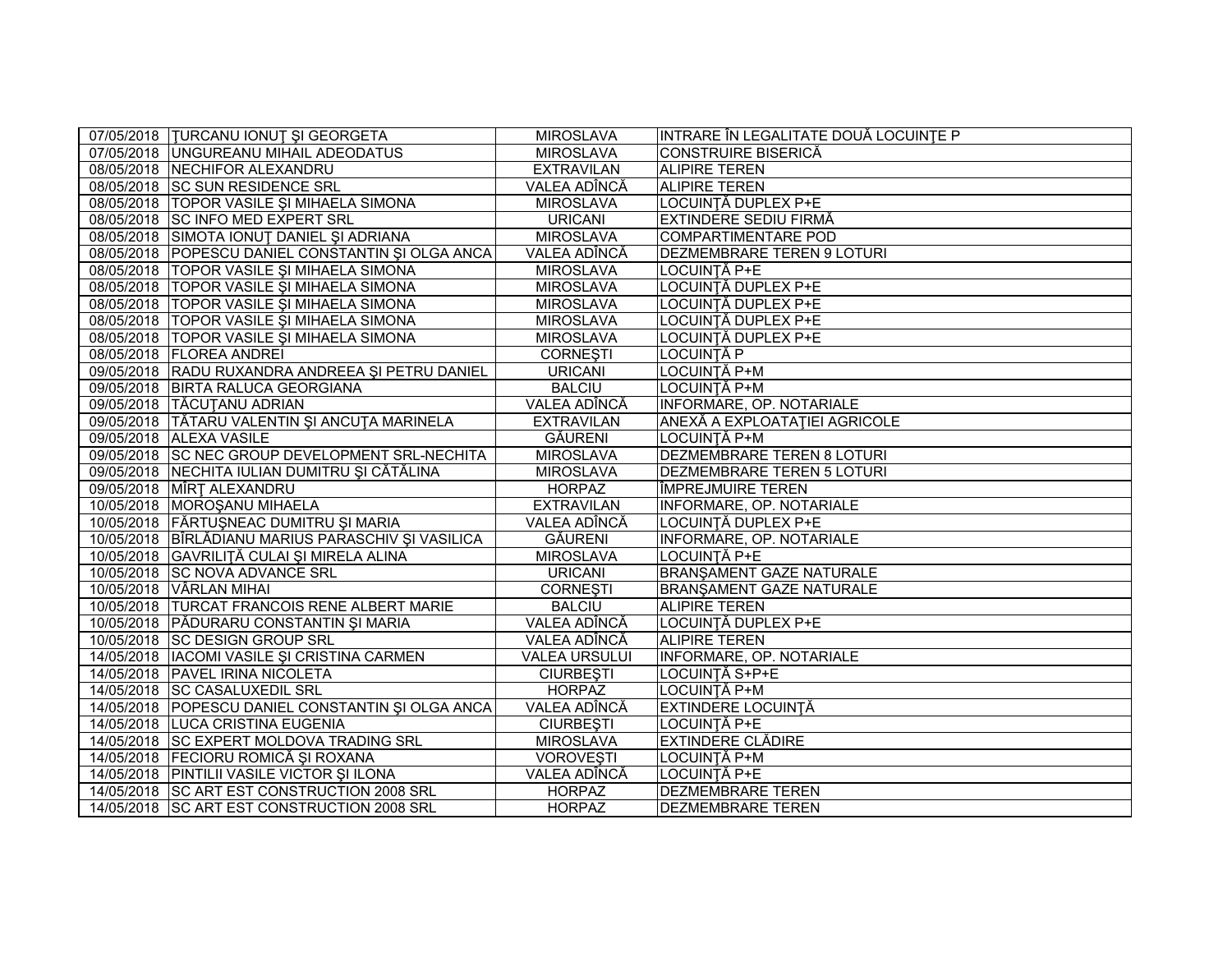| 14/05/2018 SC ART EST CONSTRUCTION 2008 SRL       | <b>HORPAZ</b>        | <b>DEZMEMBRARE TEREN</b>                                  |
|---------------------------------------------------|----------------------|-----------------------------------------------------------|
| 14/05/2018 HÎRȚAN CONSTANTIN DANIEL ȘI LILIA      | VALEA ADÎNCĂ         | <b>DEZMEMBRERE TEREN</b>                                  |
| 14/05/2018 COJOCARU MIHAI ȘI ȘTEFANIA             | VALEA ADÎNCĂ         | <b>DEZMEMBRARE TEREN</b>                                  |
| 14/05/2018 HULUȚĂ MARICICA                        | <b>PROSELNICI</b>    | LOCUINTĂ P                                                |
| 14/05/2018 CONSTANTIN SORIN GABRIEL               | <b>BALCIU</b>        | LOCUINȚĂ D+P+2E                                           |
| 14/05/2018 SC INITA SERVICE SRL                   | VALEA ADÎNCĂ         | <b>DEZMEMBRARE TEREN</b>                                  |
| 14/05/2018 SC RESIDENCE HOLDING D&C SRL           | VALEA ADÎNCĂ         | LOCUINȚĂ DUPLEX P+E+M                                     |
| 14/05/2018 ROIBU DOREL                            | VALEA ADÎNCĂ         | ELABORARE PUZ PT SCHIMBARE REG.DIN A1 ÎN LIA              |
| 15/05/2018 SC FOR YOU RESIDENCE SRL PRIN WADI     | <b>HORPAZ</b>        | LOCUINȚĂ COLECTIVĂ P+2E+M                                 |
| 15/05/2018 SC BITUMAX SRL                         | <b>BRÄTULENI</b>     | <b>HALE DEPOZITARE</b>                                    |
| 15/05/2018 SC DESIGN GROUP SRL                    | VALEA ADÎNCĂ         | LOCUINTE COLECTIVE D+P+2E+M                               |
| 15/05/2018 GALBEN MARIAN ȘI GEORGIANA             | <b>HORPAZ</b>        | LOCUINȚĂ P                                                |
| 15/05/2018 MORARU PETRONELA                       | <b>VOROVESTI</b>     | LOCUINȚĂ P+E                                              |
| 15/05/2018 SCRIPCARU ALEXANDRU                    | VALEA ADÎNCĂ         | LOCUINȚĂ P+E                                              |
| 15/05/2018 URSU FLORIN                            | VALEA ADÎNCĂ         | INTRARE ÎN LEGALITATE LOCUINȚĂ P                          |
| 15/05/2018 BULGARU PAUL MARIAN ȘI MIRABELA        | VALEA ADÎNCĂ         | LOCUINȚĂ P+E                                              |
| 16/05/2018 HRISCU IOAN                            | <b>VALEA URSULUI</b> | <b>DEZMEMBRARE TEREN 7 LOTURI</b>                         |
| 16/05/2018 HRISCU MIRCIA                          | <b>VALEA URSULUI</b> | <b>DEZMEMBRARE TEREN 7 LOTURI</b>                         |
| 16/05/2018 VRABIE SORINA MARINELA ȘI FLORIN       | VALEA ADÎNCĂ         | LOCUINȚĂ P+M                                              |
| 16/05/2018 DIACONU OCTAVIA RALUCA                 | VALEA ADÎNCĂ         | <b>INFORMARE, OP. NOTARIALE</b>                           |
| 16/05/2018 SC SENSO LIGHT SRL                     | <b>VALEA URSULUI</b> | LOCUINTĂ DUPLEX P+M                                       |
| 16/05/2018 SC TREVIS GRUP SRL                     | <b>BRÄTULENI</b>     | <b>HALĂ PRODUCTIE</b>                                     |
| 16/05/2018 POŞCHIN ELENA ŞI VASILE                | <b>PROSELNICI</b>    | LOCUINȚĂ S+P+M                                            |
| 15/05/2018 SC DELGAZ GRID SA                      |                      | MIROSLAVA-GĂURENI EXTINDERE REȚEA ELECTRICĂ               |
| 17/05/2018 SC GAZMIR IAȘI SRL PT.KOGĂLNICEANU     | <b>VOROVESTI</b>     | EXTINDERE RETEA GAZE NATURALE ȘI BRANȘAMENT               |
| 17/05/2018 SC GAZMIR IASI SRL PT.CIUBOTARIU NORA  | <b>MIROSLAVA</b>     | EXTINDERE RETEA GAZE NATURALE ȘI BRANȘAMENT               |
| 17/05/2018 SC GAZMIR IASI SRL PT BRUMĂ MIHAI      | <b>DANCAS</b>        | BRANȘAMENT GAZE NATURALE ȘI POST REGLARE MĂSURARE         |
| 17/05/2018 SC GAZMIR IAŞI SRL PT.LEONTE GHEORGHE  | <b>MIROSLAVA</b>     | BRANŞAMENT GAZE NATURALE ŞI POST REGLARE MĂSURARE         |
| 17/05/2018 BOBU SĂNDULACHE DRAGOȘ ALEXANDRU ȘI    | <b>MIROSLAVA</b>     | <b>DEZMEMBRARE TEREN 6 LOTURI</b>                         |
| 17/05/2018 SC MONTERCOM SRL PT.CIUBOTARU IONELA   | <b>HORPAZ</b>        | BRANȘAMENT GAZE NATURALE ȘI POST REGLARE MĂSURARE         |
| 17/05/2018 SC MONTREPCOM SRL.PT.SELVESTRU IULIAN  | <b>HORPAZ</b>        | BRANȘAMENT GAZE NATURALE ȘI POST REGLARE MĂSURARE         |
| 17/05/2018 SC GAZMIR IAȘI SRL PT. ERNILĂ GEORGETA | <b>BALCIU</b>        | BRANȘAMENT GAZE NATURALE ȘI POST REGLARE MĂSURARE         |
| 17/05/2018 SC GAZMIR IAŞI SRL PT.VAIDA VASILE     | <b>MIROSLAVA</b>     | EXTINDERE RETEA GAZE NATURALE ȘI BRANȘAMENT               |
| 17/05/2018   IORDACHE EMANUEL                     | <b>HORPAZ</b>        | SCHIMBARE DE DESTINAȚIE DIN ANEXĂ A EXPLOATAȚIEI AGRICOLE |
| 18/05/2018 ROMAN LAURENTIU ȘI ELENA               | <b>HORPAZ</b>        | PATRU LOCUINȚE DUPLEX P+M ȘI O LOCUINȚĂ P+M               |
| 17/05/2018 CONDURAT TICA ȘI GHEORGHE              | <b>HORPAZ</b>        | <b>DEZMEMBRARE TEREN 3 LOTURI</b>                         |
| 17/05/2018 SC MONTREPCOM SRL PT.TIMOFTE GICU      | <b>URICANI</b>       | BRANŞAMENT GAZE NATURALE ŞI POST REGLARE MĂSURARE         |
| 17/05/2018 SC MIC DAS SRL PT.IONESCU CONSTANTIN   | VALEA ADÎNCĂ         | EXTINDERE ȘI BRANȘAMENT GAZE NATURALE                     |
| 18/05/2018 GĂINĂ ANDREI PT.SC RCS&RDS SA          | <b>BRĂTULENI</b>     | AMPLASARE FIBRĂ OPTICĂ PT SC MIROSLAVA INDUSTRIAL PARC    |
| 21/05/2018 HIZANU OVIDIU ȘI MARINELA CRISTINA     | <b>VALEA URSULUI</b> | LOCUINȚĂ P+E                                              |
| 21/05/2018   MERTIC SIMONA ANDRA                  | <b>URICANI</b>       | LOCUINȚĂ P                                                |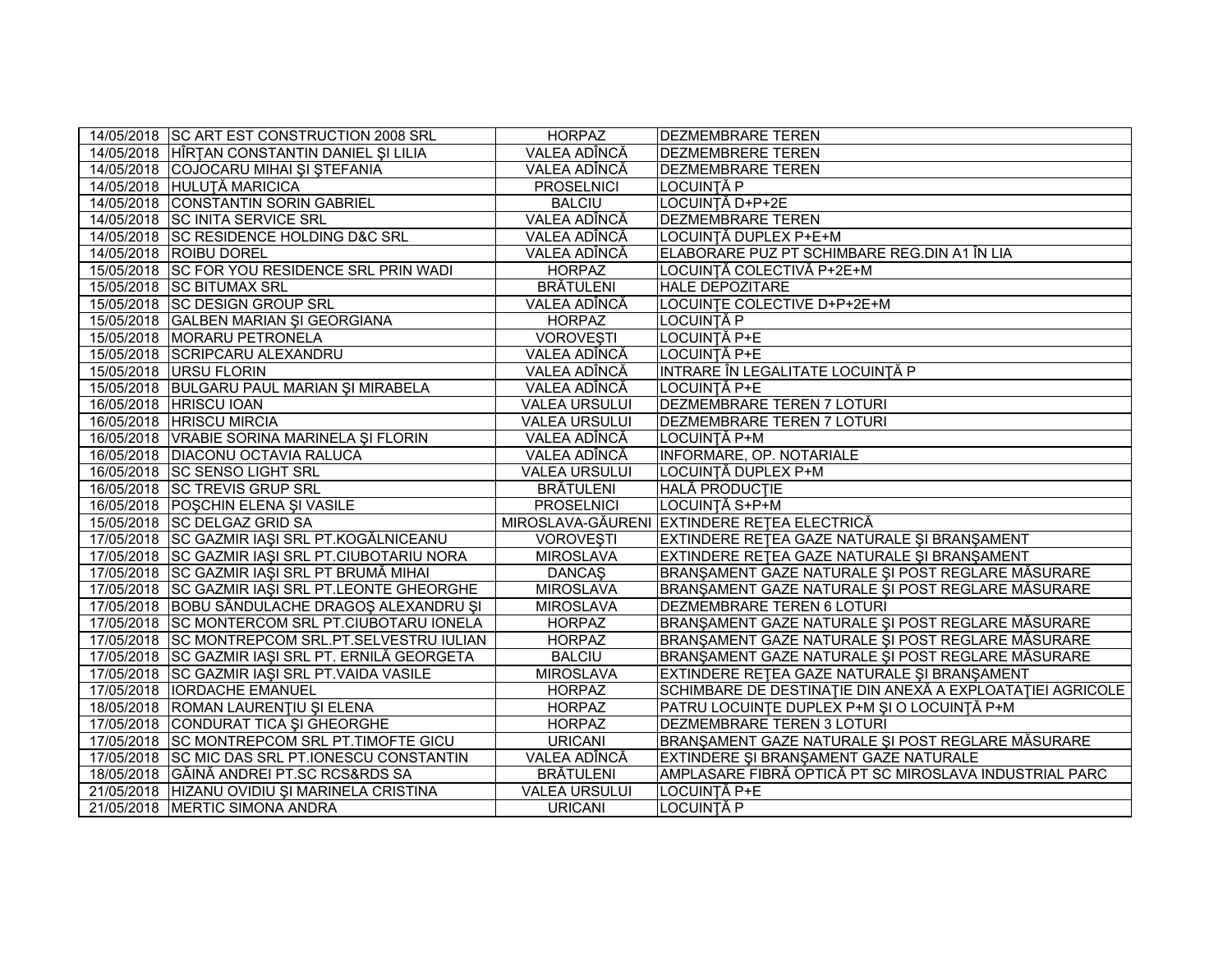| 21/05/2018 STOIAN ALINA TAMARA                      | VALEA ADÎNCĂ         | <b>DEZMEMBRARE TEREN 3 LOTURI</b>                         |
|-----------------------------------------------------|----------------------|-----------------------------------------------------------|
| 21/05/2018 OLARU PARASCHIVA, MUSTEAȚĂ PETRICĂ       | <b>EXTRAVILAN</b>    | <b>DEZMEMBRARE TEREN 2 LOTURI</b>                         |
| 21/05/2018 STIRBU CĂTĂLIN ȘI ANCA                   | <b>MIROSLAVA</b>     | LOCUINȚĂ P                                                |
| 21/05/2018 CHIPRIAN FLORIN ȘI ANIȘOARA              | VALEA ADÎNCĂ         | <b>DEMOLARE C1</b>                                        |
| 21/05/2018 CIOBĂNICĂ MARIUS ȘI MARIA GABRIELA       | <b>HORPAZ</b>        | <b>ALIPIRE TEREN</b>                                      |
| 21/05/2018 SC DELGAZ GRID SA PRIN SC K-TELL PROEB   | VALEA ADÎNCĂ         | <b>EXTINDERE RETELE ELECTRICE</b>                         |
| 21/05/2018 PRICOP CONSTANTIN                        | <b>MIROSLAVA</b>     | <b>BRANSAMENT ELECTRIC</b>                                |
| 21/05/2018 DIMITRIU BOGDAN ȘI IRINA                 | <b>VALEA URSULUI</b> | <b>IMPREJMUIRE TEREN</b>                                  |
| 21/05/2018 GRĂDINARU MARIA                          | VALEA ADÎNCĂ         | LOCUINȚĂ DUPLEX                                           |
| 21/05/2018 GRĂDINARU MARIA                          | VALEA ADÎNCĂ         | LOCUINȚĂ DUPLEX P+E                                       |
| 21/05/2018 GRĂDINARU MARIA                          | VALEA ADÎNCĂ         | LOCUINȚĂ DUPLEX P+E                                       |
| 21/05/2018 GRĂDINARU MARIA                          | VALEA ADÎNCĂ         | LOCUINȚĂ DUPLEX P+E                                       |
| 21/05/2018 SCRIPCARU ALEXANDRU                      | VALEA ADÎNCĂ         | DOUĂ LOCUINȚE P+E                                         |
| 22/05/2018 CIUBOTARIU ALEXANDRU ȘI ELENA            | <b>HORPAZ</b>        | DEZMEMBRARE TEREN 10 LOTURI                               |
| 22/05/2018 FERARU VALERIA ȘI VASILE, CHIRUȚĂ DANIEL | <b>MIROSLAVA</b>     | <b>DEZMEMBRARE TEREN 3 LOTURI</b>                         |
| 22/05/2018 SC MIRAJ PARTY SRL                       | <b>URICANI</b>       | <b>BRANŞAMENT ELECTRIC</b>                                |
| 22/05/2018   IONESCU IULIAN                         | <b>HORPAZ</b>        | <b>BRANSAMENT ELECTRIC</b>                                |
| 22/05/2018 HÎRTOPEANU MIHAI CORNELIU ȘI LUMINIȚA    | <b>HORPAZ</b>        | LOCUINȚĂ P                                                |
| 22/05/2018 MORARIU IOAN CRISTINEL ȘI MIRELA         | <b>BALCIU</b>        | <b>ALIPIRE TEREN</b>                                      |
| 22/05/2018 SC GAZMIR IASI SRL PT. IONESA MANUELA    | <b>VALEA URSULUI</b> | <b>BRANSAMENT GAZE NATURALE</b>                           |
| 22/05/2018 COMAN MARIA GABRIELA                     | <b>PROSELNICI</b>    | <b>INFORMARE, OP. NOTARIALE</b>                           |
| 22/05/2018 ONOFREI LEONARD DUMITRU ȘI ILENUȚA       | VALEA ADÎNCĂ         | LOCUINȚĂ P+M                                              |
| 22/05/2018 PAVEL MARIUS CONSTANTIN ȘI ALEXANDRA     | <b>DANCAŞ</b>        | <b>ALIPIRE TEREN</b>                                      |
| 22/05/2018 CRÎȘMĂRUC VASILE ȘI PROFIRA              | <b>MIROSLAVA</b>     | <b>DEZMEMBRARE TEREN 2 LOTURI</b>                         |
| 22/05/2018 SCRIPCARIU ROMICĂ TOMICĂ ȘI SIMONA       | VALEA ADÎNCĂ         | <b>ALIPIRE TEREN</b>                                      |
| 23/05/2018 ROSCA RODICA RAMONA                      | <b>BRÄTULENI</b>     | <b>HALĂ PRODUCTIE</b>                                     |
| 23/05/2018 AMARIEI GEANI ȘI GABRIELA                | VALEA ADÎNCĂ         | <b>DEZMEMBRARE TEREN 24 LOTURI</b>                        |
| 23/05/2018   PALADI RADU ADRIAN PT.SC AMERICAN ECO  | VALEA ADÎNCĂ         | LOCUINȚĂ DUPLEX P+E                                       |
| 23/05/2018   PALADI RADU ADRIAN PT.SC AMERICAN ECO  | VALEA ADÎNCĂ         | LOCUINȚĂ DUOLEX P+E                                       |
| 23/05/2018   DRĂGAN BOGDAN PT.SC INDUSTRIAL PARC    | <b>BRĂTULENI</b>     | REZERVOR APĂ                                              |
| 23/05/2018 ROSCA ROCICA RAMONA PT.SC ALLMETECH      | <b>BRÄTULENI</b>     | <b>HALĂ PRODUCTIE</b>                                     |
| 23/05/2018 ANDRIESEI ALEXANDRU FLORIN ȘI ROXANA     | <b>MIROSLAVA</b>     | LOCUINTĂ P+E                                              |
| 23/05/2018 SC ACTIV MED SRL PRIN DĂSCĂLACHE         | <b>MIROSLAVA</b>     | CONSOLIDARE CLĂDIRE EXISTENTĂ                             |
| 24/05/2018 TÂRZIANU DANIEL ȘI ELENA LARISA          | <b>VOROVEȘTI</b>     | LOCUINȚĂ P                                                |
| 24/05/2018 DAVID ION ȘI MIOARA                      | VALEA ADÎNCĂ         | SCHIMBARE DE DESTINAȚIE DIN ANEXĂ A EXPLOATAȚIEI AGRICOLE |
| 24/05/2018  TURCANU EUGEN DAN SI ANA MARIA          | <b>VALEA URSULUI</b> | CASA VACANȚĂ                                              |
| 24/05/2018 FLORESCU PETRONELA LOREDANA              | <b>CORNEȘTI</b>      | LOCUINȚĂ P+M                                              |
| 24/05/2018 VIZU IONEL SI ADELA                      | <b>HORPAZ</b>        | LOCUINȚĂ P                                                |
| 24/05/2018 ŞFARC GHEORGHITĂ ŞI ANIŞOARA             | <b>EXTRAVILAN</b>    | ANEXĂ A EXPLOATAȚIEI AGRICOLE                             |
| 24/05/2018   IFTINUȚĂ VASILE ȘI ELENA MARIANA       | VALEA ADÎNCĂ         | LOCUINȚĂ DUPLEX P+E                                       |
| 25/05/2018 CIOBĂNAȘU CRISTINEL ȘI MIHAELA           | <b>HORPAZ</b>        | <b>ALIPIRE TEREN</b>                                      |